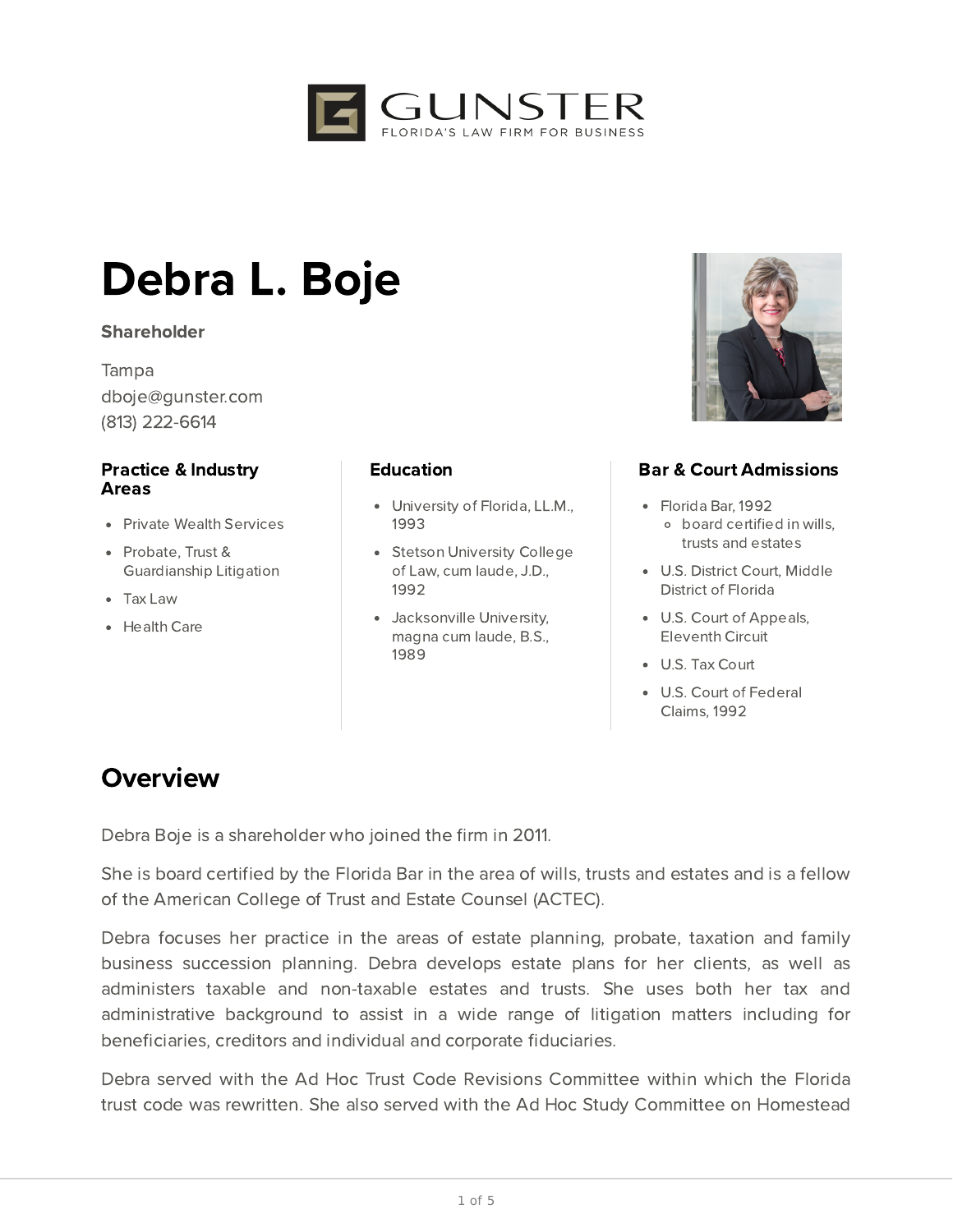Life Estates, where she was involved in the drafting of the 2010 Homestead Act legislation.

## Honors

- The Best Lawyers in America®, Trusts & Estates, Trusts & Estates Litigation "Lawyer of the Year" in Tampa, 2017
- The Best Lawyers in America®, Trusts & Estates, Trusts & Estates Litigation, 2011-22
- Florida Super Lawyers, 2006-21
- Tampa Bay, Super Lawyers, 2010
- AV Preeminent rated by Martindale-Hubbell

## Publications & Presentations

- "The Power of Attorney Act What You Need to Know Before October 1, 2011," Real Property, Probate and Trust Law Section of The Florida Bar, Tampa, July 22, 2011, Palm Beach, August 3, 2011, Orlando, October 1, 2011
- "2010 Florida Trust and Probate Legislative Update," 29th Annual Attorney/Trust Officer Liaison Conference, June 24-27, 2010, Naples, Florida
- "Clearing the Air on the Elective Share," Real Property, Probate and Trust Law Section of The Florida Bar, 29th Annual Legislative and Case Law Update Seminar, July 31, 2009, Palm Beach, Florida
- "2009 Florida Trust and Probate Legislative Update," 28th Annual Attorney/Trust Officer Liaison Conference, June 18-21, 2009, Naples, Florida
- "26th Estate and Probate Annual Legislative Update," Palm Beach County Bar Association, May 13, 2009, West Palm Beach, Florida
- "Trusts: Guardians Powers and Duties," Florida Legal Education Association, Guardianship Team, February 20-21, 2009, Tampa, Florida
- "Guardian Advocates," Real Property, Probate and Trust Law Section of The Florida Bar, 28th Annual Legislative and Case Law Update Seminar, July 25, 2008, Palm Beach, Florida
- "DON'T LIEN ON ME: The Government's Right to Require Security When an Election is Made to Defer the Payment of Estate Tax Attributable to an Interest in a Closely Held Business," 2008 Florida ACTEC Fellows Meeting, July 23, 2008, Palm Beach, Florida
- "Trust and Estate Legislative Update," 27th Annual Attorney/Trust Officer Liaison Conference, June 12-15, 2008, Naples, Florida
- "Trust and Estate 2008 Legislative Update," Annual Joint Meeting of the Corporate Fiduciaries of Southwest Florida and the Collier County Bar Association's Trust and Estate Section, June 6, 2008, Naples, Florida
- "Florida's Elective Share," The Florida Bar, 2008 Wills, Trust & Estates Certification Review and Advanced Practice Update, April 18-19, 2008, Orlando, Florida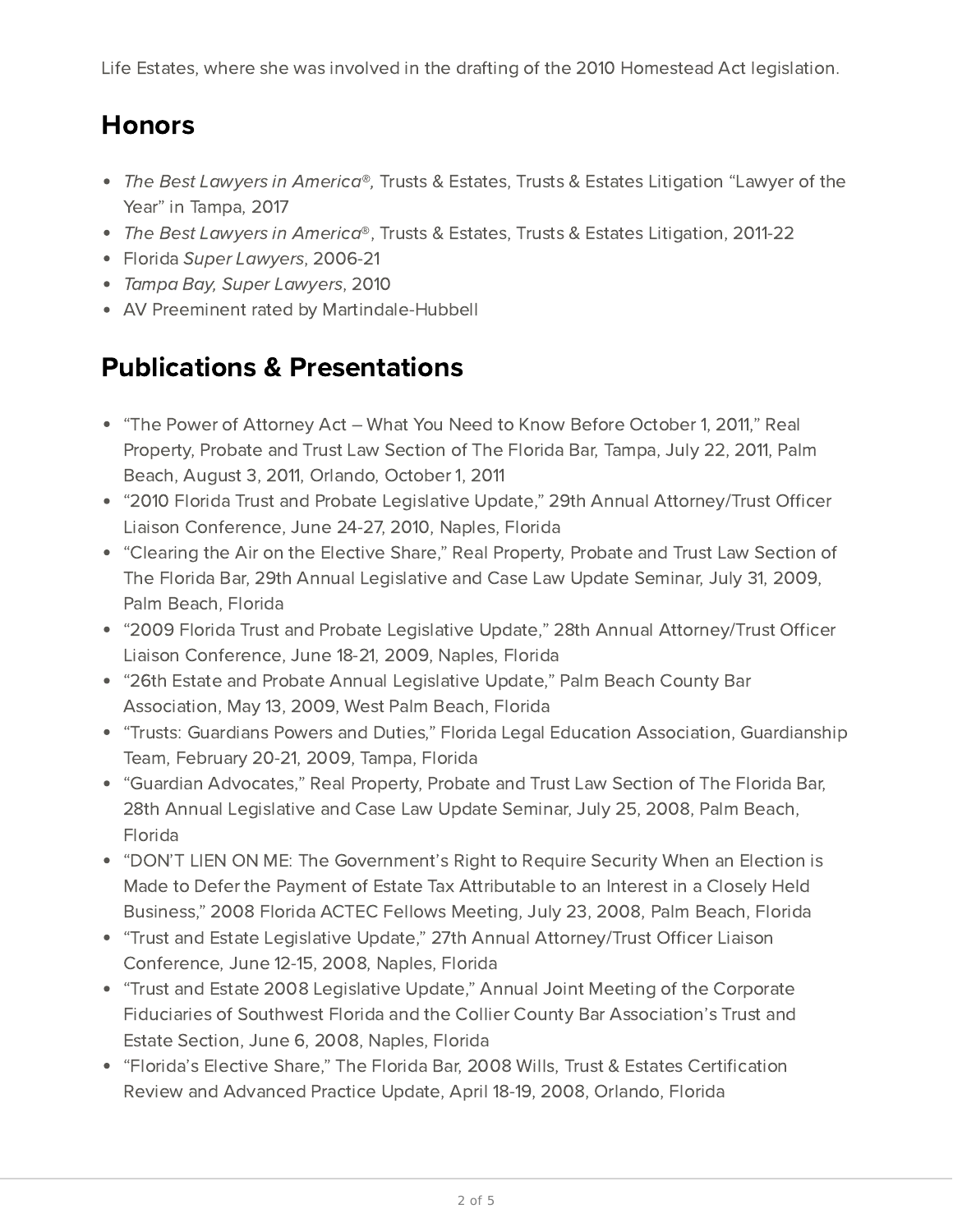- "Still Learning the 'New' Elective Share A Case in Point!" Florida Legal Education Association, Estate Planning in the Real World Seminar, October 5 & 6, 2007, Orlando, Florida
- "Probate Rules and Law Changes, 'Hey, It's Not All About the Trust Case," Real Property, Probate and Trust Law Section of The Florida Bar, 27th Annual Legislative and Case law Update Seminar, August 3, 2007, Palm Beach, Florida
- "Creditor Rights and Fiduciary Obligations for Insolvent Estates," Real Property, Probate and Trust Law Section of The Florida Bar Trust and Estate Symposium, co-presented with David Carlisle, May 17, 2007, Tampa, Florida and May 25, 2007, Hollywood, Florida
- "Probate Code Substantive Law and Procedure," The Florida Bar, 2007 Wills, Trusts & Estates Certification Review and Advanced Practice Update, April 13-14, 2007, Orlando, Florida
- "Opening the Estate: The (Not Always) Simple Process," Florida Legal Education Association, Probate Team 1006 Seminar, October 20, 2006, Tampa, Florida
- "A Potpourri of Probate Code Clarifications and Revisions," Real Property, Probate and Trust Law Section of The Florida Bar, 26th Annual Legislative and Case law Update Seminar, August 11, 2006, Palm Beach, Florida
- "Community Property Rights in Florida," Florida Legal Education Association, Estate Planning in the Real World Seminar, October 15, 2005, Orlando, Florida
- "Funding the Living Trust," Florida Legal Education Association, Estate Planning in the Real World Seminar, October 31, 2003, Tampa, Florida
- "Advance Directives," Real Property, Probate and Trust Law Section of The Florida Bar Section seminar on Planning for Incapacity, February 4, 1999, Miami, Florida and February 5, 1999, Tampa, Florida
- "Recent Development Affecting Probate Administration and Taxation and Ethics in Probate Practice," National Business Institute Florida Probate: Beyond the Basics Seminar, November 20, 1997, Tampa, Florida
- "Fundamentals of Will Drafting," IPE Institute for Paralegal Education seminar on Estate Planning and Probate for the Paralegal/Legal Assistant in Florida, September 11, 1996, Tampa, Florida
- "Estate Planning and Asset Protection," Redhead Financial, May 10, 2007
- "Essential Components of Every Estate Plan," St. Anthony's Health Care Foundation, October 12, 2006, St. Petersburg, Florida
- "Wills, Revocable Trust & Incorporating Charitable Giving into Your Estate Planning," Palma Ceia Presbyterian Church, April 5, 2006, Tampa, Florida
- "Basic Estate Planning," Tampa Unity Church, November 7, 2004, Tampa, Florida
- "Guardianship Review," St. Joseph's Hospital, October 1, 2003, Tampa, Florida
- "Asset Protection & Estate Planning," Healthpoint Medical Services Group, Medical Staff, May 7, 2003, Tampa, Florida
- "Guardianship Review," St. Joseph's Hospital, March 5, 2003, Tampa, Florida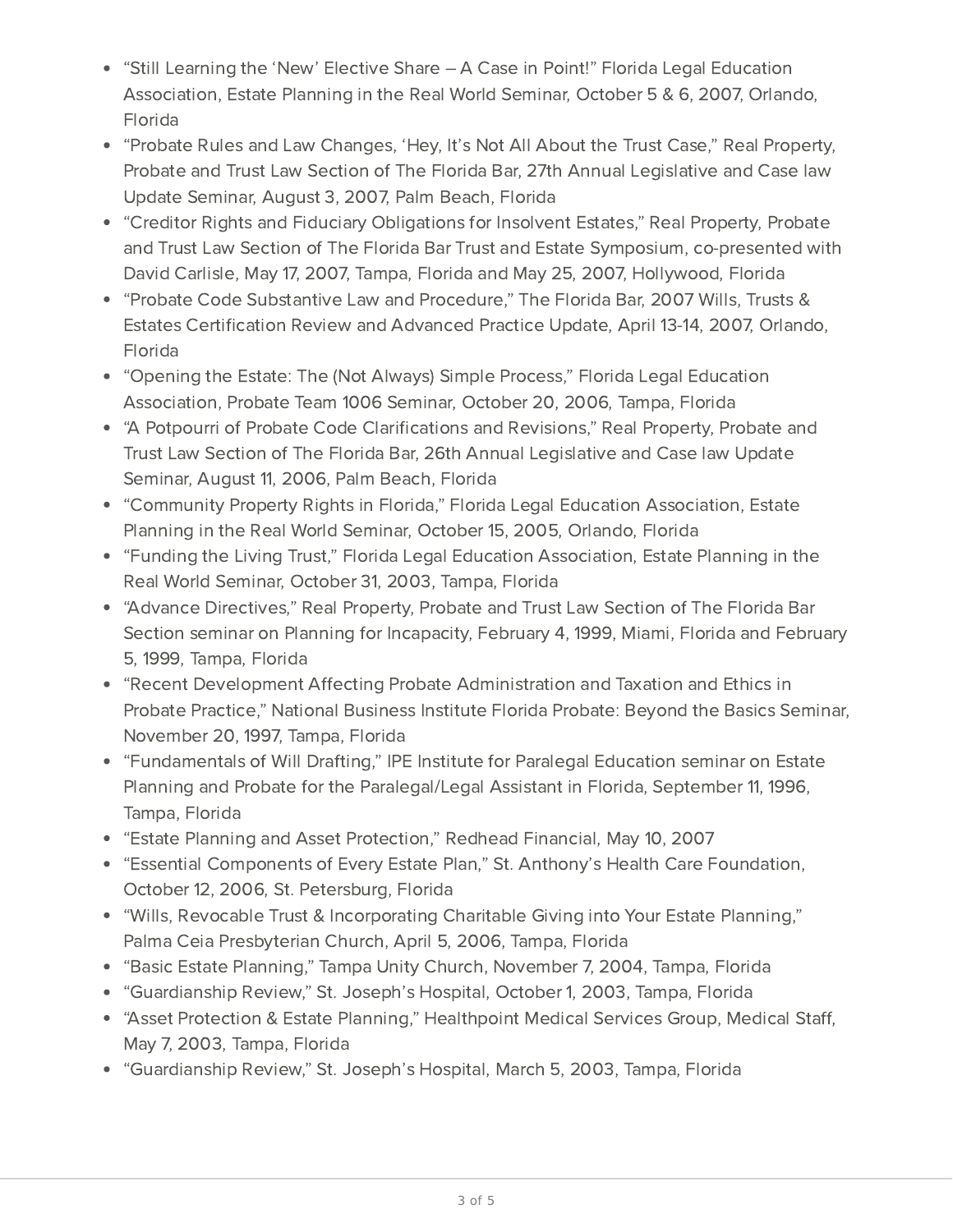- "Asset Protection and Estate Planning," Memorial Hospital Medical Staff, February 19, 2003, Tampa, Florida
- "Estate Planning," St. Joseph's Hospital, Better Breathing Support Group Program, October 12, 1999, Tampa, Florida
- "Estate Planning for the Family Business," Bowling Proprietor's Association of America, Bowl Expo, June 1999, Orlando, Florida
- "Estate Planning," St. Joseph's Hospital Heart Institute, May 1999, Tampa, Florida
- "Healthcare Decisions: The Importance of Planning," The Hillsborough County Sheriff's & Riverview P.R.I.D.E., Senior Informational Seminar, November 4, 1998, Riverview, Florida
- "Healthcare Decisions: The Importance of Planning," October 22, 1998, Sun City Center, Florida
- "Healthcare Decisions: The Importance of Planning," May 4, 1988, Sun City Center, Florida
- "Healthcare Decisions: The Importance of Planning," Sun City Men's Group, March 31, 1998, Sun City Center, Florida
- "Right to Die and Dying Right," Elder Section of the Hillsborough County Bar Association, October 10, 1997, Tampa, Florida
- "Guardianship/Proxy," joint meeting of social workers for various Tampa Bay area hospitals, June 19, 1997, Tampa, Florida
- "Health Care Decision Making," residents of John Knox Village, May 9, 1997, Tampa, Florida
- "Guardianship/Proxy," social workers at St. Joseph's Hospital, April 4, 1997, Tampa, Florida
- "Estate Planning," Equitable Life Agents, April 1997, Tampa, Florida
- "Estate Planning," Brandon Dental Group, 1996, Brandon, Florida
- "Corporate Payment of Florida Stockholders' Intangible Tax Not a Simple Decision!" Corporate Law Advisory, Spring 2005
- "Funding the Living Trust," co-author of Chapter 8, Basic Estate Planning in Florida, (6th Ed. 2008, 5th Ed. 2006 and 4th Ed. 2003), Florida Bar Continuing Legal Education
- "New Lien Rights on Decedent's Protected Homestead: Do Not Be Caught Off Guard," Actionline (Vol. XXV, No. 1, August 2003), The Florida Bar Real Property, Probate and Trust Law Section
- "Tax Consequences of Divorce and Separation in Drafting Marriage Contracts in Florida," co-author of Chapter 4 (5th Ed. 2001 and 4th Ed. 1997), Florida Bar Continue Legal **Education**
- "Don't Overlook the PreNeed Guardian," Lawyer (Vol., 7, No. 8, 1997), Hillsborough County Bar Association

## Professional Associations & Memberships

- American College of Trust and Estate Counsel, fellow, 2007-present
- Florida Bar, Real Property, Probate and Trust Law Section